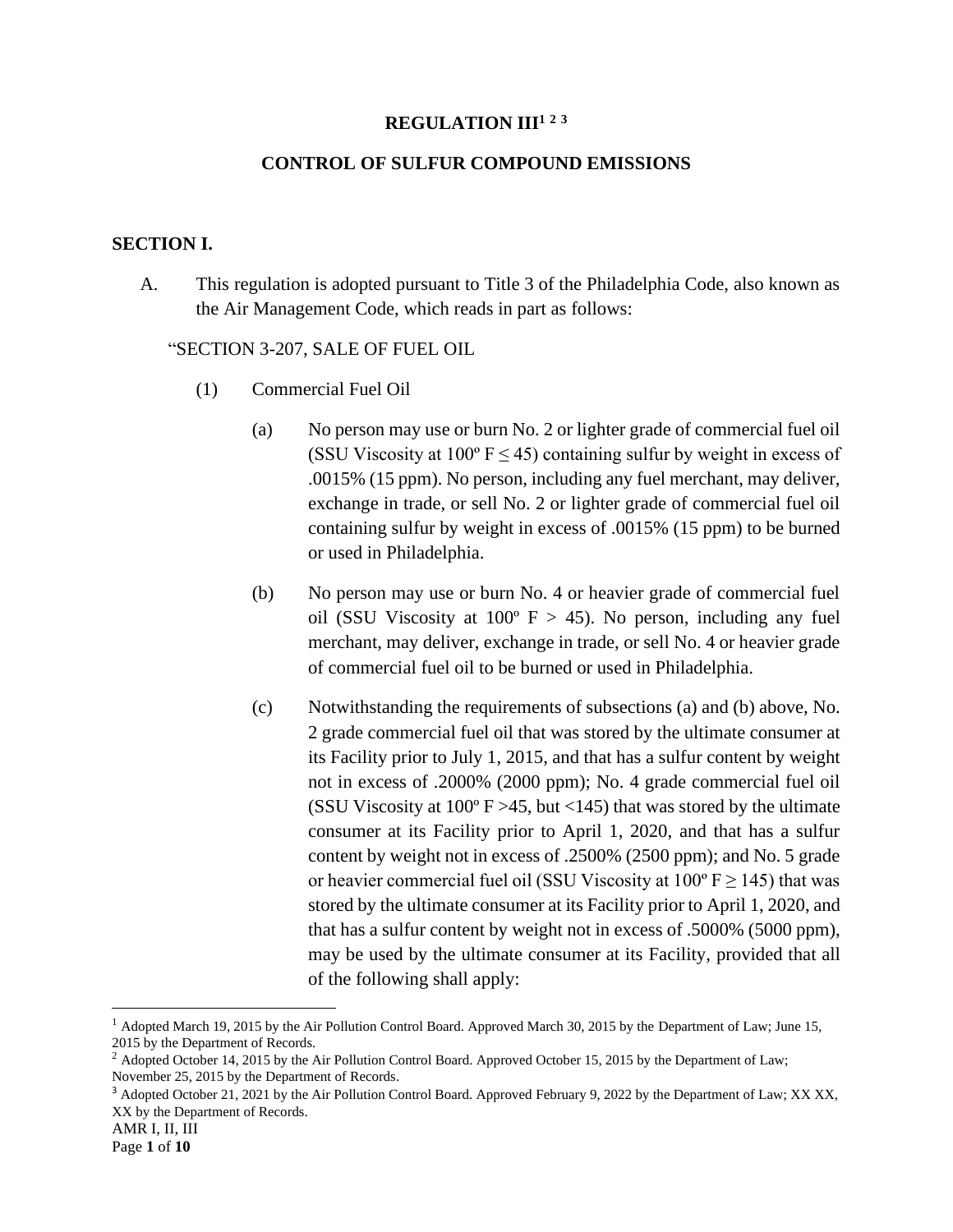- (.1) Any such ultimate consumer demonstrates to the Department, by means of written records (including but not limited to documentation from fuel suppliers), that any No. 2 grade commercial fuel oil delivered to the Facility after April 1, 2015 met the sulfur content standard set forth at subsection (a), above, and that no No. 4 grade or heavier commercial fuel oil has been delivered to the Facility after March 31, 2020, which records shall be maintained for as long as the user relies on this exemption;
- (.2) Any such fuel oil may only be used at the Facility where such fuel oil was delivered and stored on or before June 30, 2015 (for No. 2 grade commercial fuel oil) or March 31, 2020 (for No. 4 or heavier grade commercial fuel oil); and
- (.3) Any such fuel oil shall be consumed, brought into compliance, or otherwise eliminated from use no later than July 1, 2020 (for No. 2 grade commercial fuel oil) and no later than July 1, 2024 (for No. 4 or heavier grade commercial fuel oil).
- (d) Notwithstanding subsections (b) and (c) above, any public utility, as defined by Section 102 of the Pennsylvania Public Utility Code, 66 Pa.C.S. §102, and certificated by the Pennsylvania Public Utility Commission pursuant to 66 Pa. C.S. § 1101, et seq., authorizing it to offer, render, furnish, or supply steam to or for the public for compensation, shall be permitted to take delivery to a Facility owned by such public utility (and a vendor shall be permitted to sell or deliver), for use only at a Facility owned by the same public utility, of No. 4 or heavier grade of commercial fuel oil (SSU viscosity at  $100^{\circ}$  F  $> 45$ ) through December 31, 2022.
- (e)
- (.1) Notwithstanding subsection (c)(.3), above, the Department shall have the authority to extend the exemption provided for in subsection (c) on a case by case basis through December 31, 2025 (for No. 2 grade commercial fuel oil) and through December 31, 2029 (for No. 4 or heavier grade commercial fuel oil), or such later time as the Department deems appropriate. The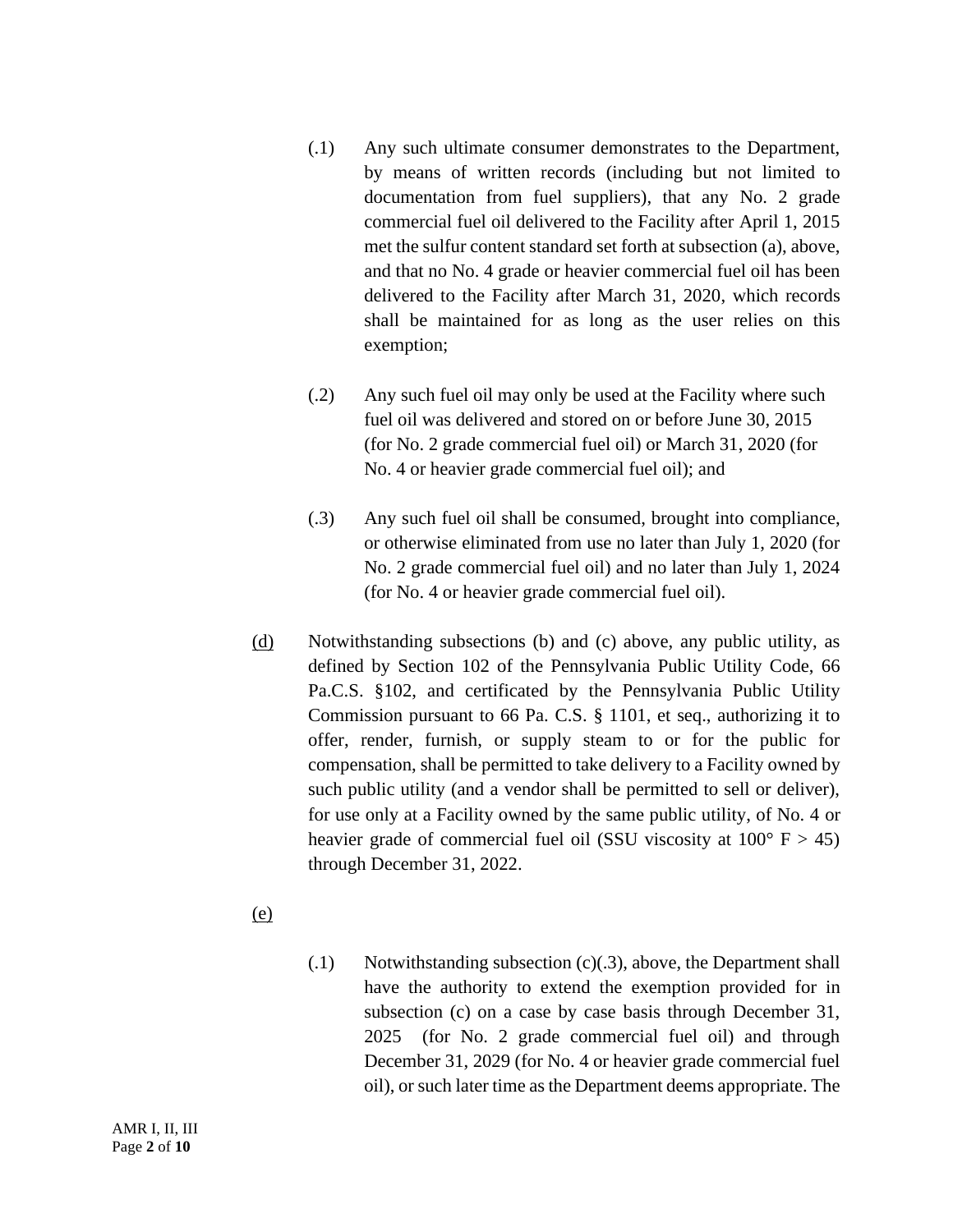Department shall grant or deny an extension request within sixty (60) days and shall base any decision on such a request on the following factors:

- (.a) The quantity and sulfur content of such fuel oil at the time of the request for the extension;
- (.b) The quantity and sulfur content of such stored fuel as of July 1, 2015, unless the user demonstrates to the satisfaction of the department that the user could not reasonably obtain such information;
- (.c) The expected impact to the public health and the environment of granting or denying the extension;
- (.d) The economic impact to the user of granting or denying the extension (excluding the incremental cost of new fuel meeting the standard set forth in Section 3- 207); and
- (.e) Such other information as may be relevant.
- (.2) The Department's decision to deny an extension shall be reviewed in the same manner as any order, requirement, decision or determination rendered pursuant to the air pollution control program established pursuant to Section 3-401, including the denial or revocation of any license or permit.
- $(0.3)$  In addition to its authority under subsection 3-207(1)(e)(.1), the Department may establish by regulation standards for continued use of fuel oil subject to the exemption in subsection 3-207(c) after June 30, 2015.
- (f) The exemption in subsection 3-207(c) shall not apply to fuel oil merchants or distributors.
- (g) The reselling of fuel oil subject to the exemption in subsection 3-207(c) for use in the City shall be prohibited.
- (h) Notwithstanding the requirements of subsection (b) above, No. 4 or heavier grade commercial fuel oil (SSU Viscosity at  $100^{\circ}$  F  $> 45$ ) may be produced and stored in Philadelphia so long as it is not burned or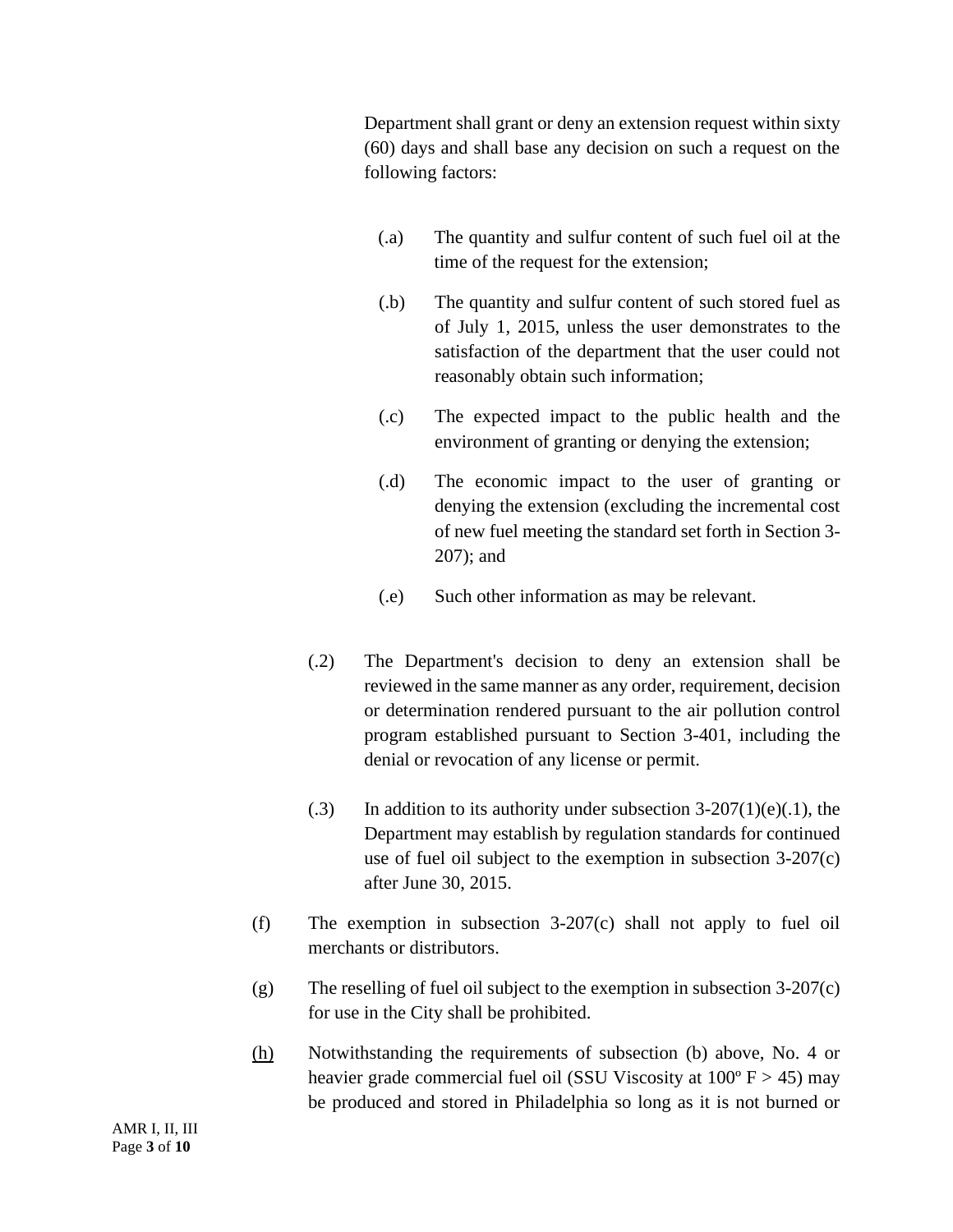used in Philadelphia. The sale of No. 4 or heavier grade commercial fuel oil (SSU Viscosity at  $100^{\circ}$  F > 45) for use outside of Philadelphia is allowed.

- (2) Non-Commercial Fuel
	- (a) No person shall cause, suffer, allow or permit sulfur dioxide, caused by the combustion of non- commercial fuel or the combustion of noncommercial and commercial fuel mixtures, to be discharged from any stack or chimney into the outdoor atmosphere in excess of the following limits, expressed as ppm by volume adjusted to twelve (12) percent carbon dioxide by volume, or equivalent method approved by the Department:

Annual Average 250 ppm

Maximum Monthly Average 310 ppm

- (b) Where a single manufacturing facility contains multiple stacks or chimneys for discharge of flue gases from burning non-commercial fuels or non-commercial and commercial fuel mixtures, the emissions from any single stack may exceed the SO2 concentration limits given in (2)(a) provided that it can be satisfactorily demonstrated to the Department that:
	- (.1) The emission rate of sulfur dioxide from non-commercial fuel combustion on a total weight basis for the facility will not exceed that allowed by (2)(a); and
	- (.2) The ground level concentrations of sulfur dioxide at any point in the neighborhood, area, or region caused by the combustion of all non- commercial fuel at the facility shall not exceed those concentrations that would result from compliance with  $(2)(a)$ ; and
	- (.3) The concentration of SO2 emitted from any such stack does not exceed any limit imposed by regulations of the State of Pennsylvania or the U.S. Environmental Protection Agency, and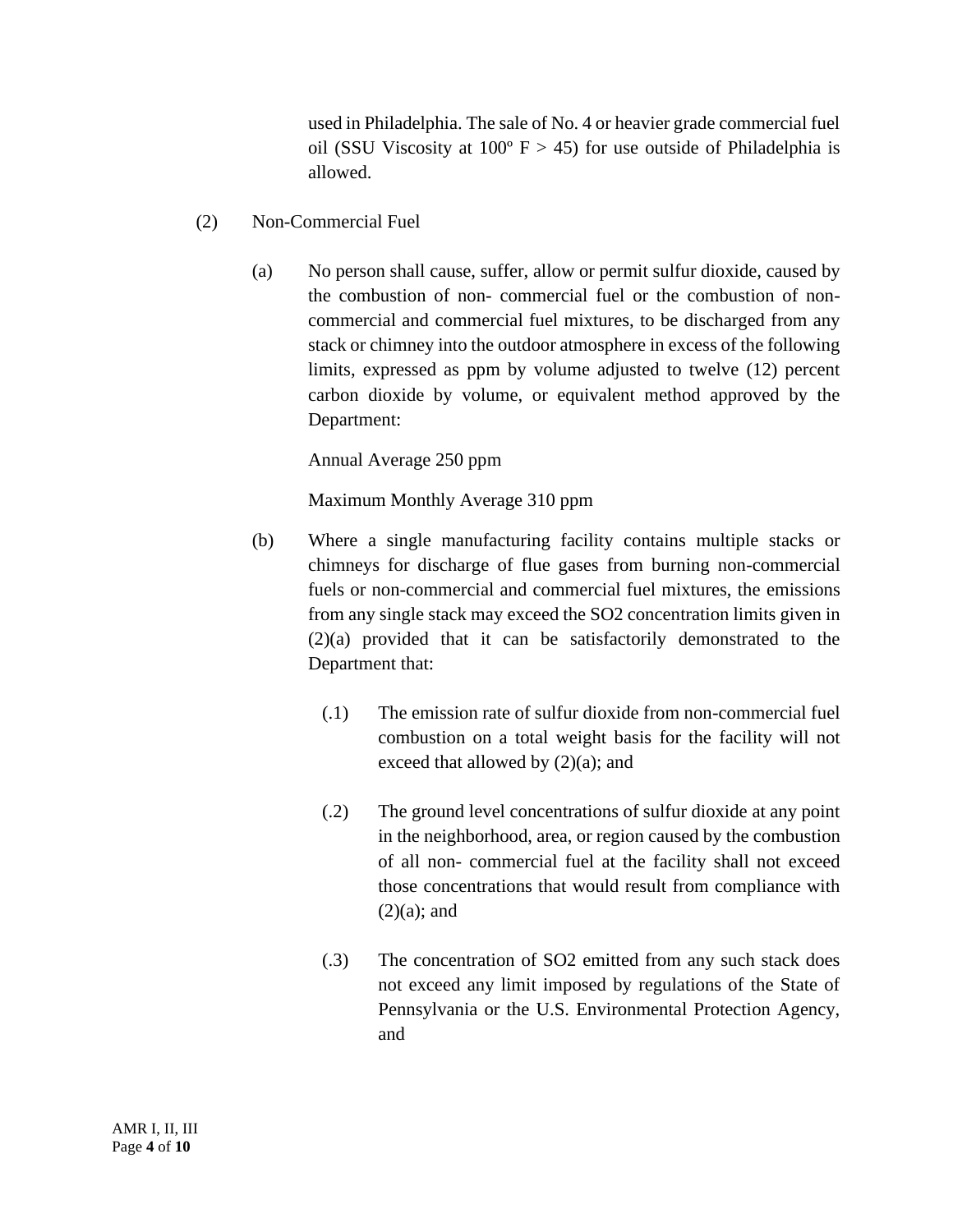- (.4) Compliance with (2)(b) shall not prevent the achievement or maintenance of any national air quality standard for SO2 established by the Environmental Protection Agency.
- (c) Any person responsible for the discharge of SO2 caused by the combustion of non-commercial fuel or the combustion of noncommercial and commercial fuel mixtures from any stack or chimney as provided for in  $(2)(a)$  and  $(2)(b)$  shall submit a detailed report to the Department at least once every month, providing fuel usage and emissions information sufficiently adequate to determine compliance with this Section."

\* \* \*

# "SECTION 3-302, POWER AND DUTIES OF THE AIR POLLUTION CONTROL BOARD

The Air Pollution Control Board shall have the following powers and duties:

- (1) To promulgate regulations implementing this Title, preventing degradation of air quality, preventing air pollution, eliminating air pollution nuisances and, limiting, controlling, or prohibiting the emission of air contaminants to the atmosphere from any source. Such regulations may include, but are not limited to, the following:
	- (a) the concentration, volume, weight, and other characteristics of emissions of air contaminants to the atmosphere, the circumstances under which such emissions are permitted and the degree of control of emissions of air contaminants required;
	- (b) the emission of air contaminants to the atmosphere and related actions which are prohibited;
	- (c) the types and kinds of control measures and actions, equipment, storage and handling facilities, process and systems, including specifications and/or performance requirements, which may be required to control emissions of air contaminants to the atmosphere;
	- (d) the characteristics of fuels and wastes which may be combusted in the city, insofar as such characteristics may affect the emissions of air contaminants to the atmosphere."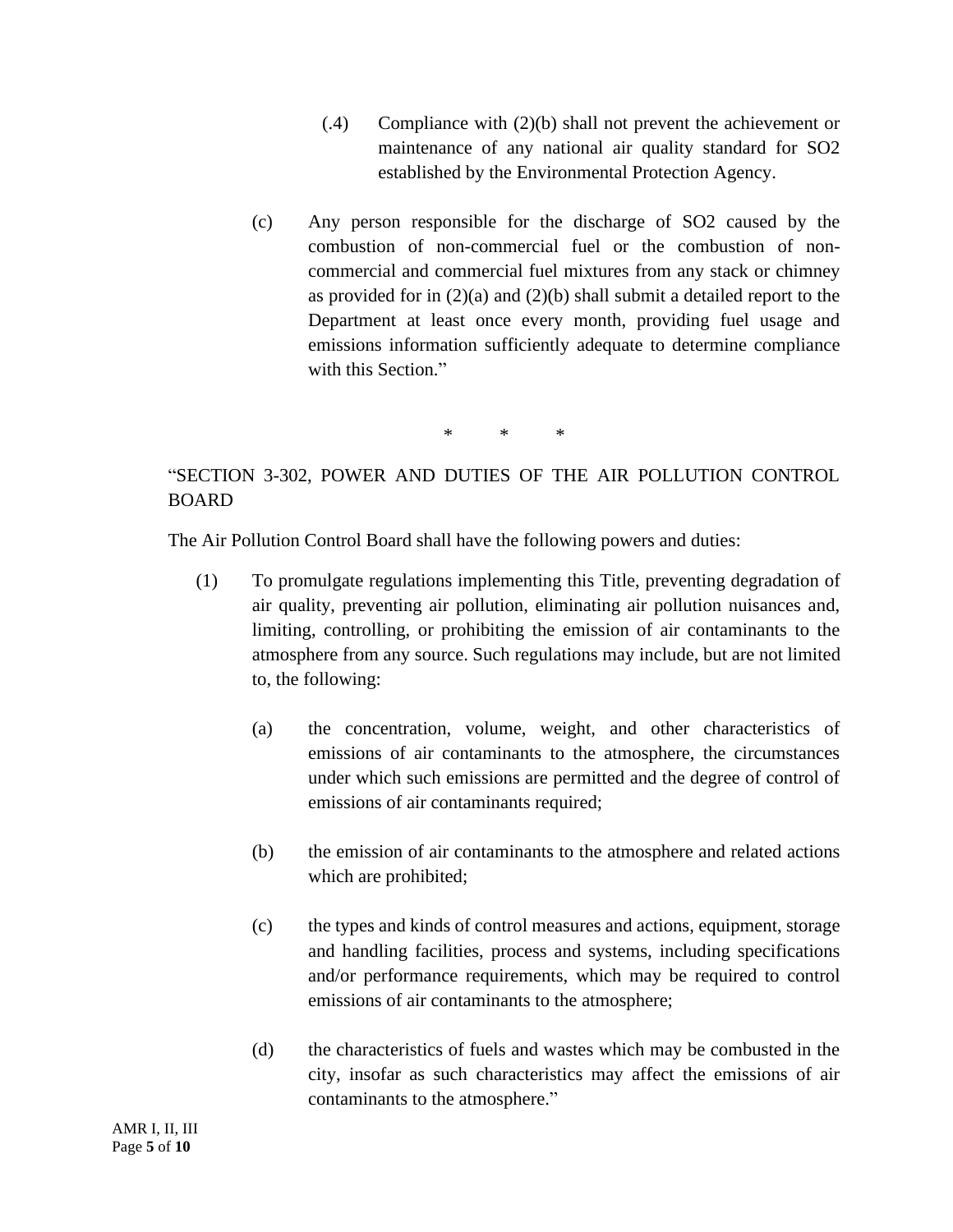This Regulation controls, and/or prohibits, the discharge or escape of oxides of sulfur compounds to the atmosphere and controls and/or prohibits, the sulfur content of fuels burned in the City of Philadelphia. All available measures shall be taken to prevent the emission of oxides of sulfur to the atmosphere, but in no event shall the measures employed be less effective than those in the following sections.

## **SECTION II. CONTROL OF SULFUR COMPOUND EMISSIONS**

- A. No person shall cause or permit a specific source or process to emit sulfur oxides, calculated as sulfur dioxide (SO2), in excess of an average 0.4 ppm (volume) for any 5 minute period when measured at ground level.
- B. Except as provided in Section III, no person shall cause or permit a specific source or process to emit sulfur oxides in excess of 0.05 percent by volume. This requirement may not be met by diluting or diffusing exhaust gases.
- C. Compliance with this Regulation shall be determined by standard methods established by the Department which may include, but are not limited to, sampling, analysis, and stoichiometric calculations.

In addition, the Department will establish continuous emission monitoring and minimum data availability requirements for sulfur oxide sources. After the Department provides notice of these requirements, the person responsible for a specific sulfur oxide emission shall install, operate, and maintain an approved continuous emission monitoring system and shall submit monitoring result reports as required by the Department.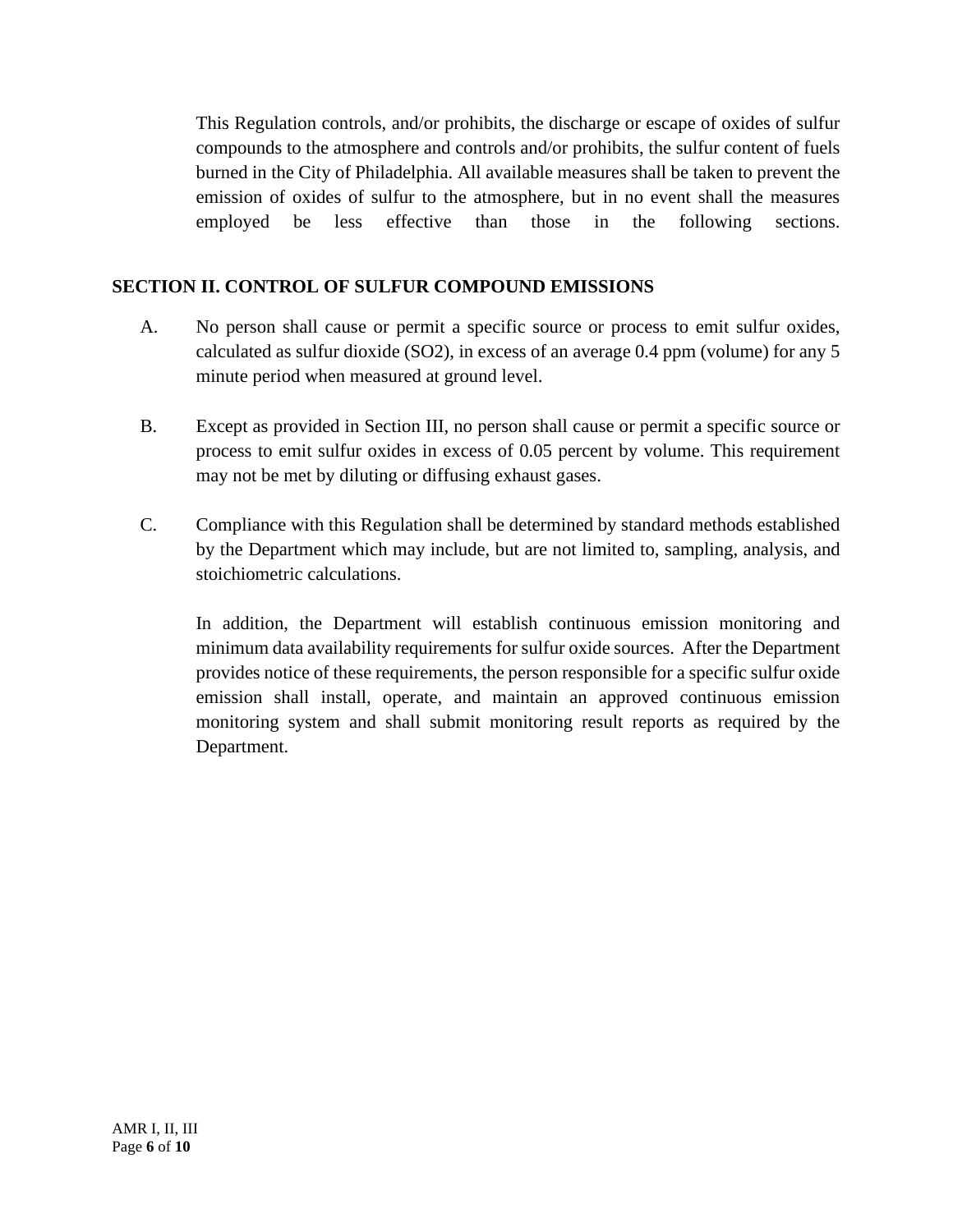### **SECTION III. CONTROL OF SULFUR IN FUELS**

- A. No person may store, offer for sale, sell, deliver for use, or trade exchange for use in Philadelphia, and no person may burn any fuels in Philadelphia where the sulfur content exceeds the following:
	- 1. Fuel Oil shall not exceed the content limits of Section 3-207 of the Air Management Code except as provided in Air Management Code Sections 3-  $207(1)(c) - 3-207(1)(f)$  and Subsections III.D. and III.E. of this Regulation.
	- 2. Coal shall not exceed 0.3 percent by weight.
	- 3. Subject to compliance with Subsection III.B. hereof, any person responsible for any existing oil-fired or gas-fired industrial boiler installation containing combustion units with individual rated capacities of less than 250 million BTU per hour gross heat input, originally designed for and capable of burning coal, may petition the Department for approval to convert to coal as an alternate or supplemental fuel. The application must meet the following limitations, in place of the Subsection III.A.2. limitations:

The sulfur oxides emission, calculated as sulfur dioxide (SO2), shall not exceed a maximum daily average of 0.5 pounds per million BTU gross heat input from any combustion unit at any time.

In this Subsection, the term "industrial boiler installation" means any stationary steam-generating installation, consisting of one or more fuel combustion units, located within a manufacturing or chemical processing facility and operated to supply heat, process steam and/or power to the facility.

B. At installations where, pursuant to the Subsection III.A.1. and A.3. provisions hereof, equipment or methods, including the use of supplemental low-sulfur fuels, are used to reduce emissions from burning fuels with a higher sulfur content than that specified in Subsection A hereof, the equipment or method must be approved by the Department and the person responsible for the installation shall install, operate, and maintain an approved continuous emission monitoring system, provide adequate fuel-use recordkeeping, and submit reports as the Department requires. In addition, the person responsible for the installation shall maintain an alternate fuel supply that complies with the sulfur content limits in Subsection III.A. hereof, as determined by the Department to be adequate for standby in case of equipment breakdown or other emergency condition.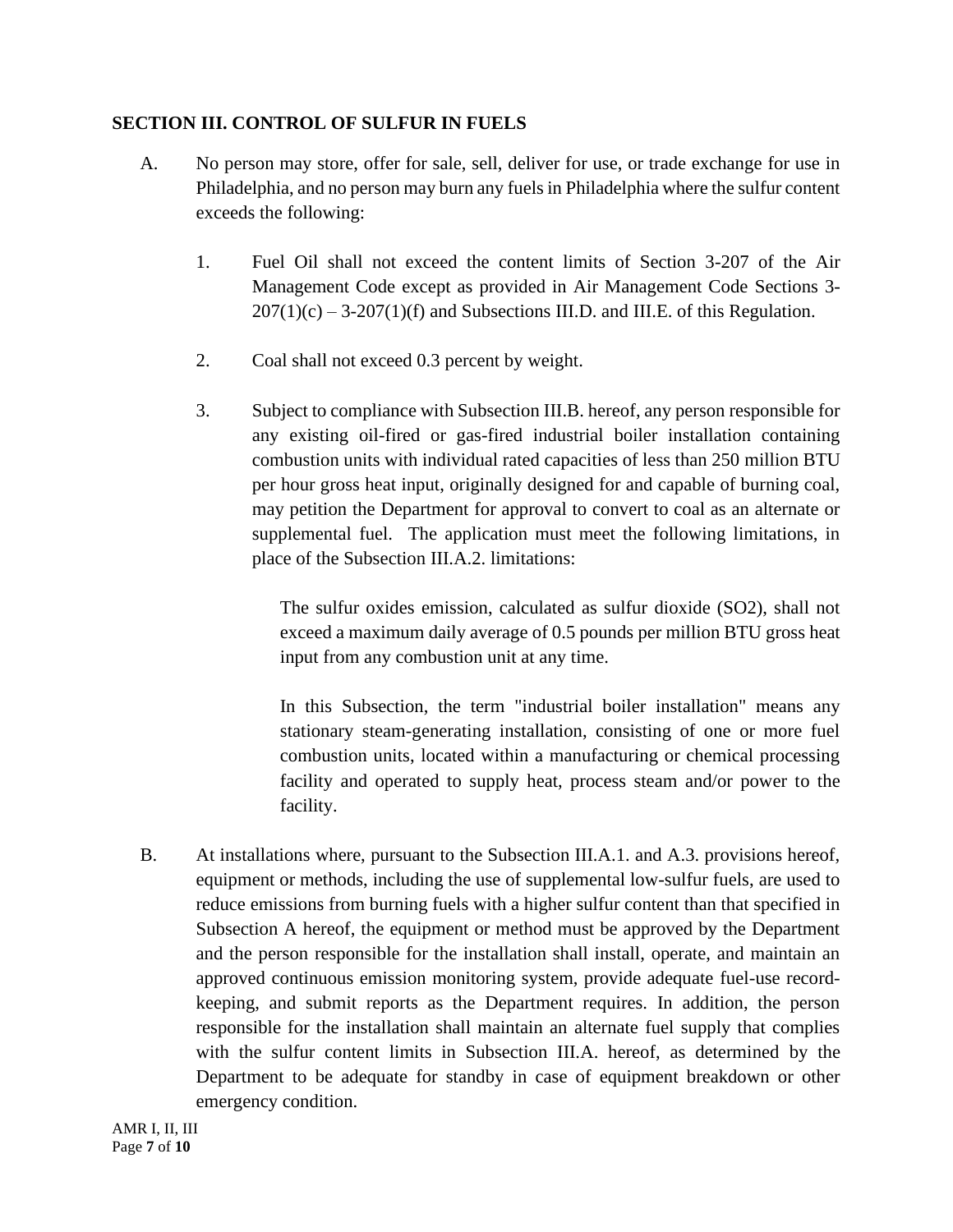- C. When low sulfur fuel delivery is, or is about to be, interrupted because of unavailability, accident, or other emergency conditions, the Department may authorize an alternative fuel supply use, involving the least adverse air quality impact, for no more than 30 days. The Department may authorize longer use periods, of up to 120 days, only after review and recommendation by the Air Pollution Control Board for each extended time period. Factors to be considered shall include: alternate complying fuels' availability, sulfur dioxide (SO2) stack gas removal equipment availability, and the anticipated effect on air quality in the neighborhood, area, and region. The Air Pollution Control Board, after a hearing, shall have the right to adjust, revoke, rescind, and make any changes or modifications to any authorizations if a change in low sulfur fuel availability or other factors discussed in this Subsection occurs.
- D. Extension of usage exemption for No. 2 grade commercial fuel oil beyond July 1, 2020:
	- 1. Pursuant to Air Management Code Sections  $3-207(1)(e)(.1) 3-207(1)(e)(.3)$ , users of No. 2 grade commercial fuel may apply, in writing, to the Department for permission to continue to burn existing stocks of non-compliant No. 2 grade fuel oil at a particular Facility beyond July 1, 2020. Such application shall be made on a form prescribed by the Department and shall include:
		- a. The identity of the tanks at the Facility storing the non-compliant No. 2 grade commercial fuel oil, the capacity of each tank, the quantity of the non-compliant No. 2 grade commercial fuel oil stored in each tank, and its sulfur content as of July 1, 2015;
		- b. For each tank with a total capacity greater than two thousand (2000) US gallons identified in Subsection III.D.1.a., the quantity, and sulfur content, of the stored non-compliant No. 2 grade commercial fuel oil in each tank for every 12 month period between July 1, 2015, and March 3, 2020;
		- c. Certification that No. 2 fuel oil that was purchased and subsequently stored at the Facility after July 1, 2015 complied, when purchased, with sulfur standards set forth in Air Management Code Section 3-  $207(1)(a);$
		- d. Discussion of the impact of burning non-compliant No. 2 grade commercial fuel oil at the Facility beyond July 1, 2020 on public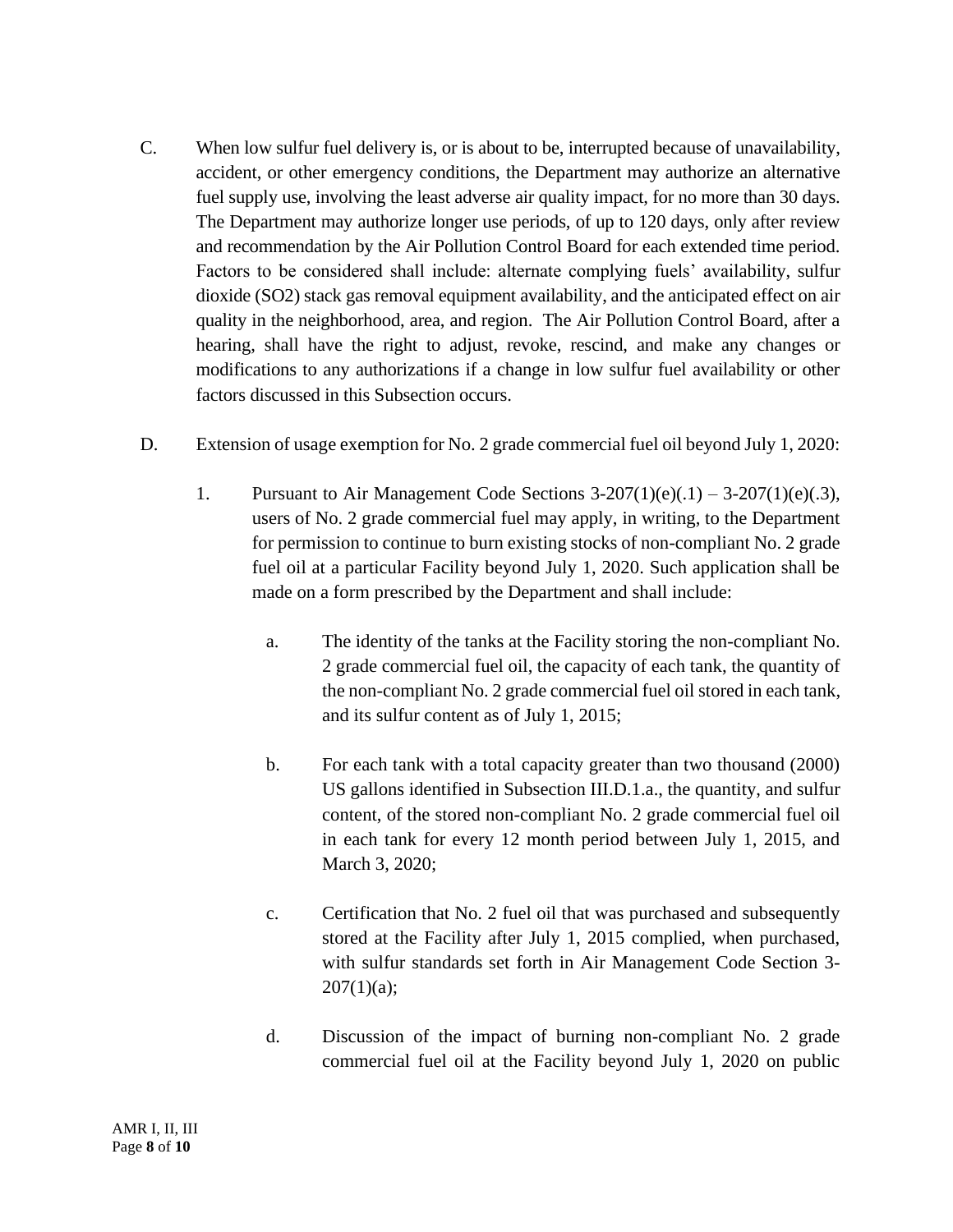health and the environment, and the anticipated economic impact on the applicant in the event the extension is not granted; and

- e. Any such other information deemed relevant by the Department.
- 2. Applications for the usage exemption provided in Subsection III.D. of this Regulation will be accepted by the Department starting on November 1, 2019. No such applications will be accepted after May 1, 2020. Consistent with Air Management Code Sections  $3-207(1)(e)(.1) - (1)(e)(.3)$ , the Department may revisit and extend these deadlines as it deems appropriate on a case by case basis.
- 3. The sixty (60) day period provided by Air Management Code Section 3-  $207(1)(e)(.1)$  to review an application submitted pursuant to Subsection III.D. of this Regulation will begin to run only after such application is deemed complete by the Department.
- 4. The time period of the usage exemption extension granted pursuant to Air Management Code Sections 3-207  $(1)(e)(.1) - (1)(e)(.3)$  and Subsection III.D. of this Regulation will be set by the Department but may not extend beyond December 31, 2025. Consistent with Air Management Code Sections 3-  $207(1)(e)(.1) - (1)(e)(.3)$ , the Department may revisit and extend this deadline as it deems appropriate on a case by case basis.
- 5. Any usage exemption extension granted by the Department will terminate on: a) a date set by the Department pursuant to Subsection III.D.4. of this Regulation, or b) the date the No. 2 grade commercial fuel oil at a Facility is found in compliance with the Air Management Code Section 3-207(1)(a) standard, whichever occurs earlier.
- E. Extension of usage exemption for No.4 or heavier grade commercial fuel oil beyond July 1, 2024:
	- 1. Pursuant to Air Management Code Sections  $3-207(1)(e)(.1) 3-207(1)(e)(.3)$ , users of No. 4 or heavier grade commercial fuel may apply, in writing, to the Department for permission to continue to burn existing stocks of No. 4 or heavier grade fuel oil at a particular Facility beyond July 1, 2024. Such application shall be made on a form prescribed by the Department and shall include: